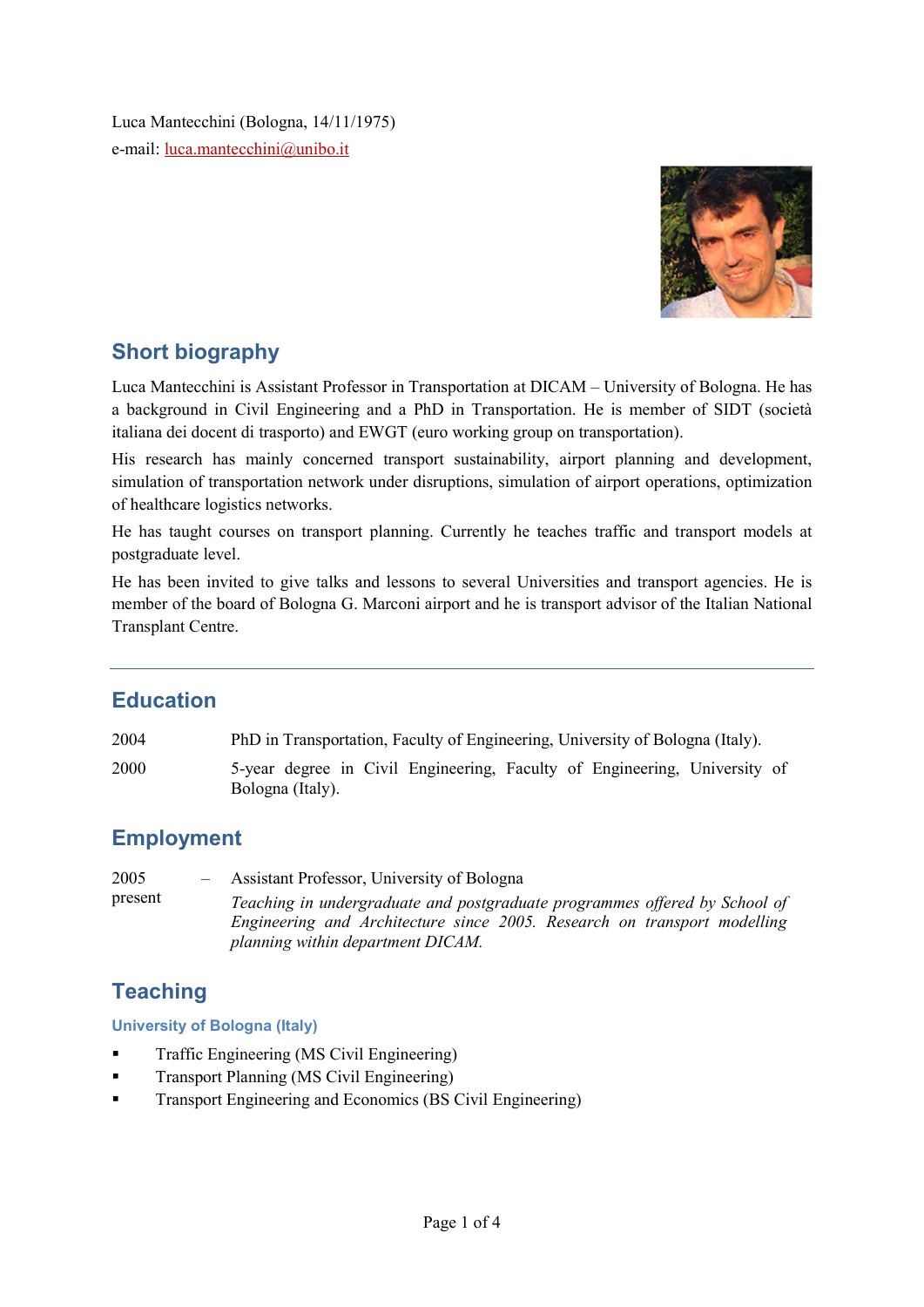### PhD supervisions

| $2010$ – present | Supervisor of four PhD Thesis                                                                                 |
|------------------|---------------------------------------------------------------------------------------------------------------|
| 2005-2010        | Member of the board of PhD Course in Transportation, University of Bologna                                    |
| 2010-2012        | Member of the board of PhD Course in Civil, Environmental and Materials<br>Engineering, University of Bologna |

#### Main Publications

#### Since 2014

- [1] Postorino, Maria Nadia; Mantecchini, Luca; Malandri, Caterina; Paganelli, Filippo, Airport Passenger Arrival Process: Estimation of Earliness Arrival Functions, in: Transportation Research Procedia, Elsevier B.V., 2019, 37, pp. 338 – 345;
- [2] Paganelli, F.; Mantecchini, L.; Peritore, D.; Morabito, V.; Rizzato, L.; Nanni Costa, A., Network Model for Optimal Aircraft Location for Human Organ Transportation Activities, TRANSPLANTATION PROCEEDINGS, Elsevier , 2019, 51, pp. 100 – 105;
- [3] Postorino, M. N., Mantecchini, L., & Paganelli, F. (2019). Improving taxi-out operations at city airports to reduce CO2 emissions. TRANSPORT POLICY. Elsevier (in press).
- [4] Malandri, C., Briccoli, M., Mantecchini, L., Paganelli, F. (2018). A Discrete Event Simulation Model for Inbound Baggage Handling. In: Transportation Research Procedia, Elsevier B.V., 2019, 35, pp. 295-304.
- [5] Cacchiani, V.; Malandri, C.; Mantecchini, L.; Paganelli, F., A study on the optimal aircraft location for human organ transportation activities, in: Transportation Research Procedia, Elsevier B.V., 2018, 30, pp. 314 – 323;
- [6] Postorino, M.N.; Mantecchini, L., An agent framework to support air passengers in departure terminals, in: CEUR Workshop Proceedings, CEUR-WS, 2018, 2215, pp. 75 – 80;
- [7] Sara Zanni, Francesco Lalli, Eleonora Foschi, Alessandra Bonoli, Luca Mantecchini, Indoor Air Quality Real-Time Monitoring in Airport Terminal Areas: An Opportunity for Sustainable Management of Micro-Climatic Parameters, SENSORS, 2018, 18, pp. 3798 – 3812;
- [8] Malandri, Caterina; Mantecchini, Luca; Postorino, Maria Nadia, Airport Ground Access Reliability and Resilience of Transit Networks: A Case Study, in: Transportation Research Procedia, Elsevier B.V., 2017, 27, pp. 1129 – 1136;
- [9] Postorino, M.N.; Mantecchini, L.; Paganelli, F., Green airport investments to mitigate externalities: procedural and technological strategies, in: Sustainable Entrepreneurship and Investments in the Green Economy, Hershey PA, IGI Global, 2017, pp. 231 – 256;
- [10] Maria Nadia Postorino; Luca Mantecchini; Ettore Gualandi, Integration between aircraft and handling vehicles during taxiing procedures to improve airport sustainability, INTERNATIONAL JOURNAL OF TRANSPORT DEVELOPMENT AND INTEGRATION, 2017, 1, pp.  $28 - 42$ ;
- [11] Khammash, Laura; Mantecchini, Luca; Reis, Vasco, Micro-simulation of airport taxiing procedures to improve operation sustainability: Application of semi-robotic towing tractor, in: 5th IEEE International Conference on Models and Technologies for Intelligent Transportation Systems, MT-ITS 2017 - Proceedings, Institute of Electrical and Electronics Engineers Inc., 2017, pp.  $616 - 621$ ;
- [12] Mantecchini, L.; Paganelli, F.; Peritore, D.; Trapani, S.; Morabito, V; Oliveti, A.; Stabile, D.; Fiaschetti, P.; Rizzato, L.; Nanni Costa, A., Transport of Human Organs in Italy: Location,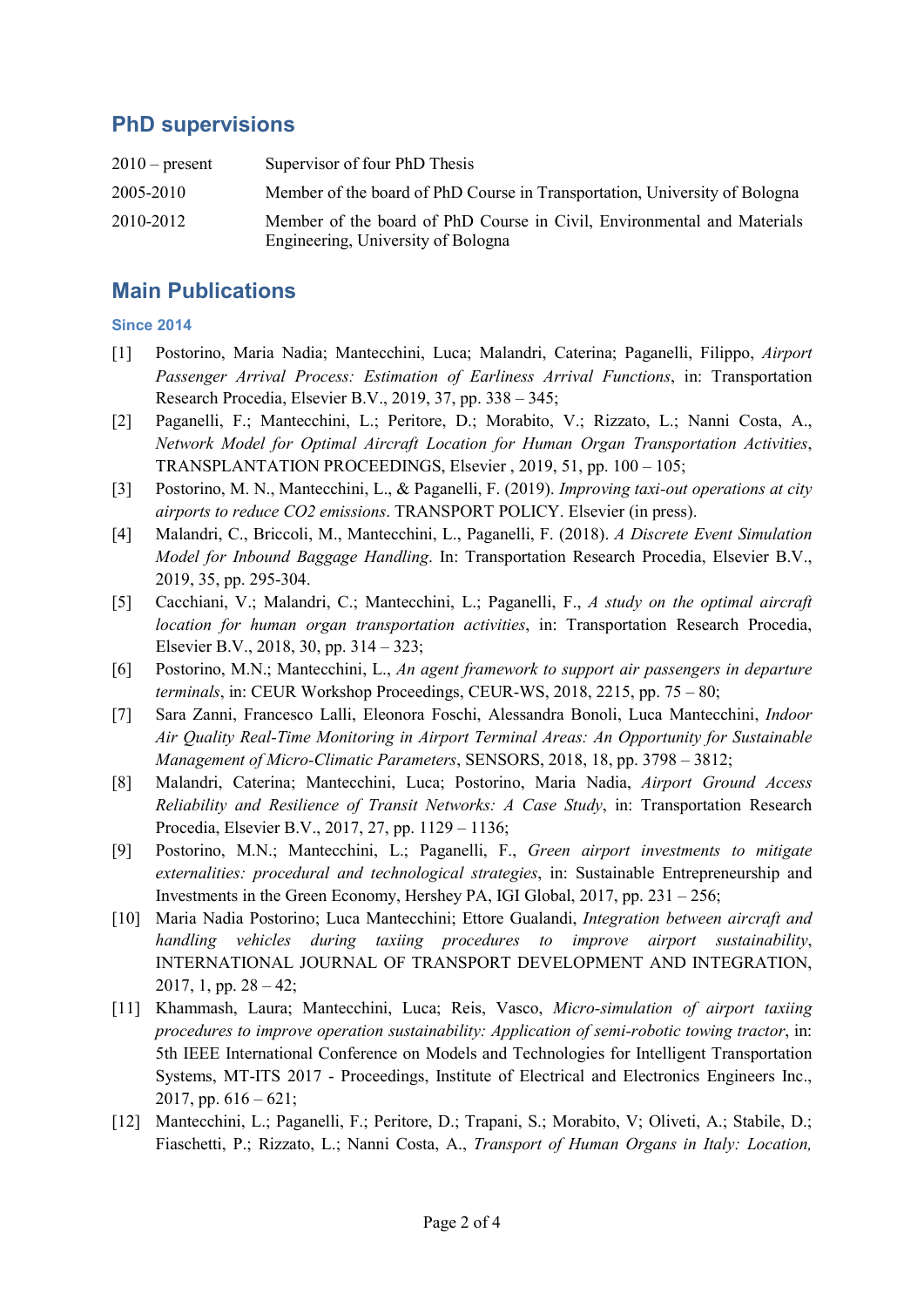Time, and Performances, TRANSPLANTATION PROCEEDINGS, Elsevier, 2017, 49, pp. 622 – 628;

- [13] Postorino, Maria Nadia; Mantecchini, Luca, A systematic approach to assess the effectiveness of airport noise mitigation strategies, JOURNAL OF AIR TRANSPORT MANAGEMENT, Elsevier, 2016, 50, pp. 71 – 82;
- [14] Lantieri, C; Mantecchini, L; Vignali, V, Application of noise abatement procedures at regional airports, PROCEEDINGS OF THE INSTITUTION OF CIVIL ENGINEERS. TRANSPORT, 2016, 169, pp.  $42 - 52$ ;
- [15] Mantecchini, L.; Paganelli, F.; Morabito, V; Ricci, A.; Peritore, D.; Trapani, S.; Montemurro, A.; Rizzo, A.; Del Sordo, E.; Gaeta, A.; Rizzato, L.; Nanni Costa, A., Transportation of Organs by Air: Safety, Quality, and Sustainability Criteria, TRANSPLANTATION PROCEEDINGS, Elsevier, 2016, 48, pp. 304 – 308;
- [16] M.N. Postorino; L. Mantecchini, A transport carbon footprint methodology to assess airport carbon emissions, JOURNAL OF AIR TRANSPORT MANAGEMENT, Elsevier, 2014, 37, pp. 76 - 86

#### Funding (responsible for research contracts)

| 2014 | Research agreement between Department DICAM and National Transplant<br>Centre (CNT) on the development of guidelines for safe and efficient air<br>transportation of human organs for transplantation and surgery equips ( $\in$ 20k).                    |
|------|-----------------------------------------------------------------------------------------------------------------------------------------------------------------------------------------------------------------------------------------------------------|
| 2015 | Research agreement between Department DICAM and National Transplant<br>Centre (CNT) on the development of guidelines for safe and efficient air<br>transportation of human organs for transplantation and surgery equips ( $\epsilon$ 50k).               |
| 2016 | Research agreement between Department DICAM and National Transplant<br>Centre (CNT) on research about the development of multi-modal network for<br>transportation of human organs for transplantation and surgery equips ( $\in$ 39k).                   |
| 2017 | Research agreement between Department DICAM and National Transplant<br>Centre (CNT) for funding a temporary researcher in multi-modal network<br>optimization for transportation of human organs for transplantation and surgery<br>equips ( $\in$ 110k). |
| 2017 | Research agreement between Department DICAM and G. Marconi Airport<br>(Bologna) on Understanding airports landside mobility integration into<br>functional urban areas, EU project LAirA ( $\in$ 30k).                                                    |

2019 Research agreement between Department DICAM and ITL (institute for transport and logistics) for the development of a electric bike sharing mobile-hub in touristic harbour, EU project MOSES ( $\epsilon$  12k).

#### Main research projects

- 2012 2015 InterregIVC project "ECOTALE External costs of transport and land equalisation", member of the research unit, University of Bologna.
- 2011 2014 Central Europe project "AirLED Local economic development in airport catchment areas", member of research group involved in WP 3 "Transnational strategy for Airport City development, including final criteria"
- 2017-present Interreg Europe project "INNOVASUMP Innovations in Sustainable Urban Mobility Plans for low-carbon urban transport", Stakeholder.